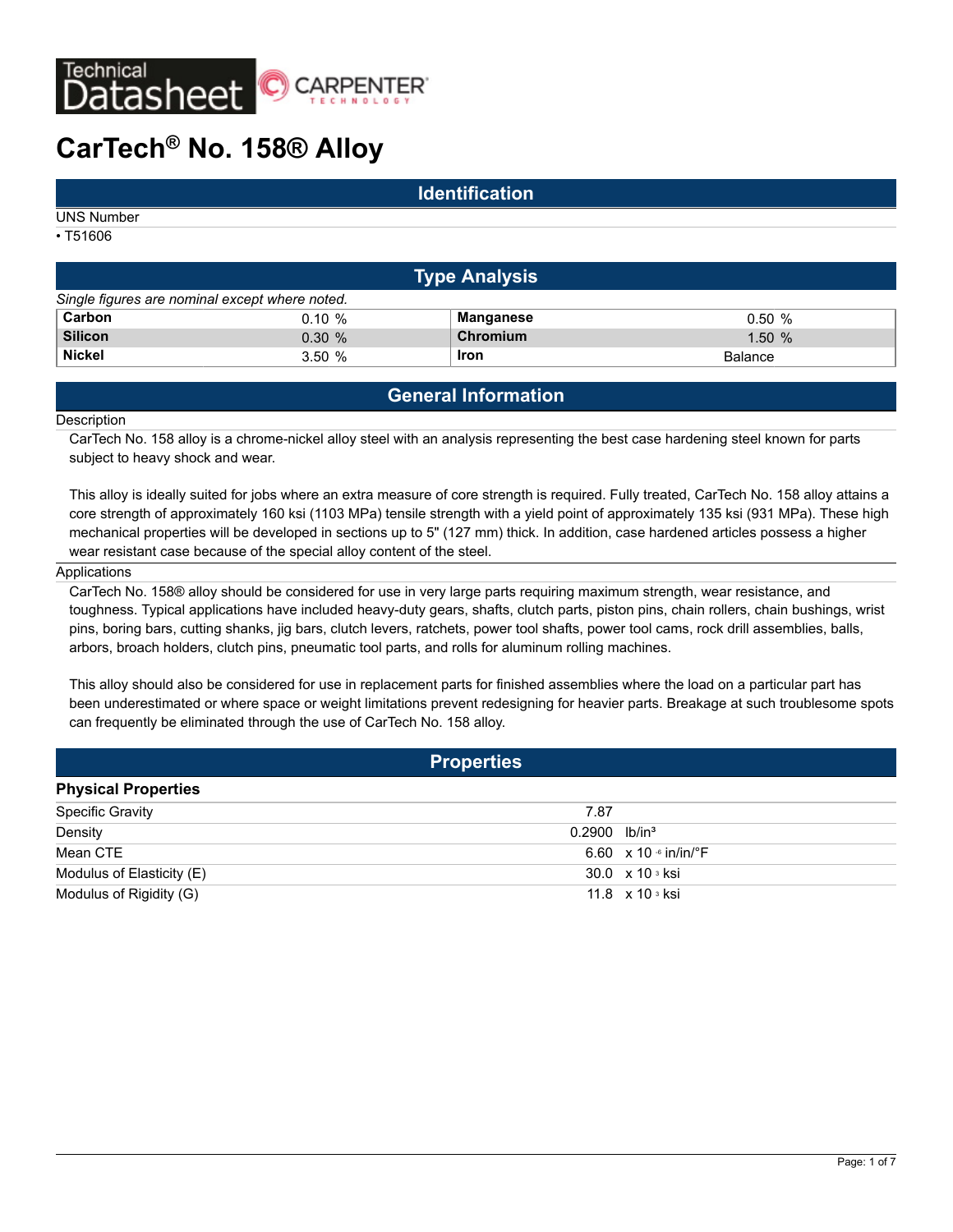

Isothermal Transformation Diagram - Carpenter No. 158 Alloy Austenitizing temperature - 1450°F (788°C)

**Typical Mechanical Properties**

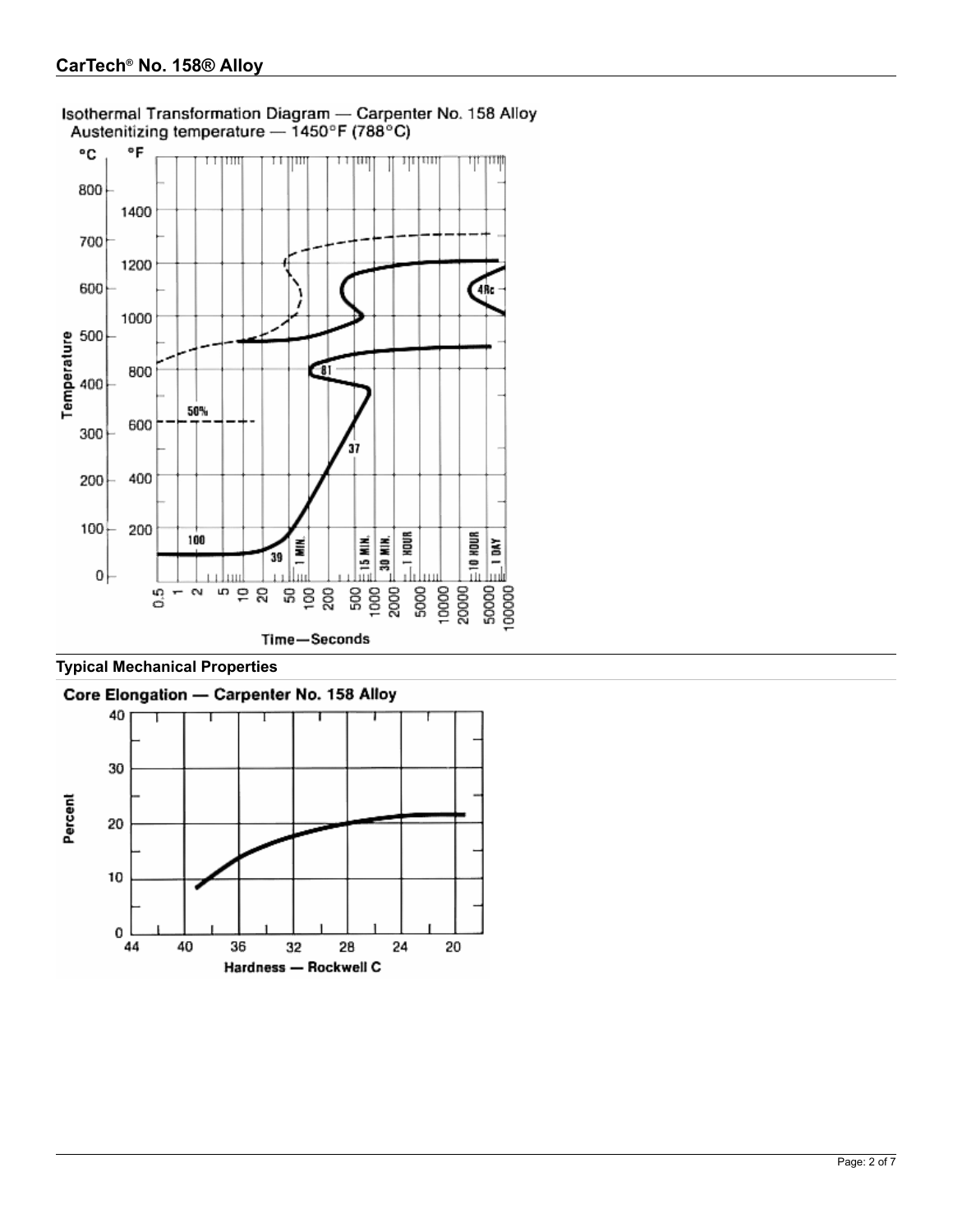Hardness - Rockwell C

 $\overline{20}$ 



# Core Jominy Hardenability - Carpenter No. 158 Alloy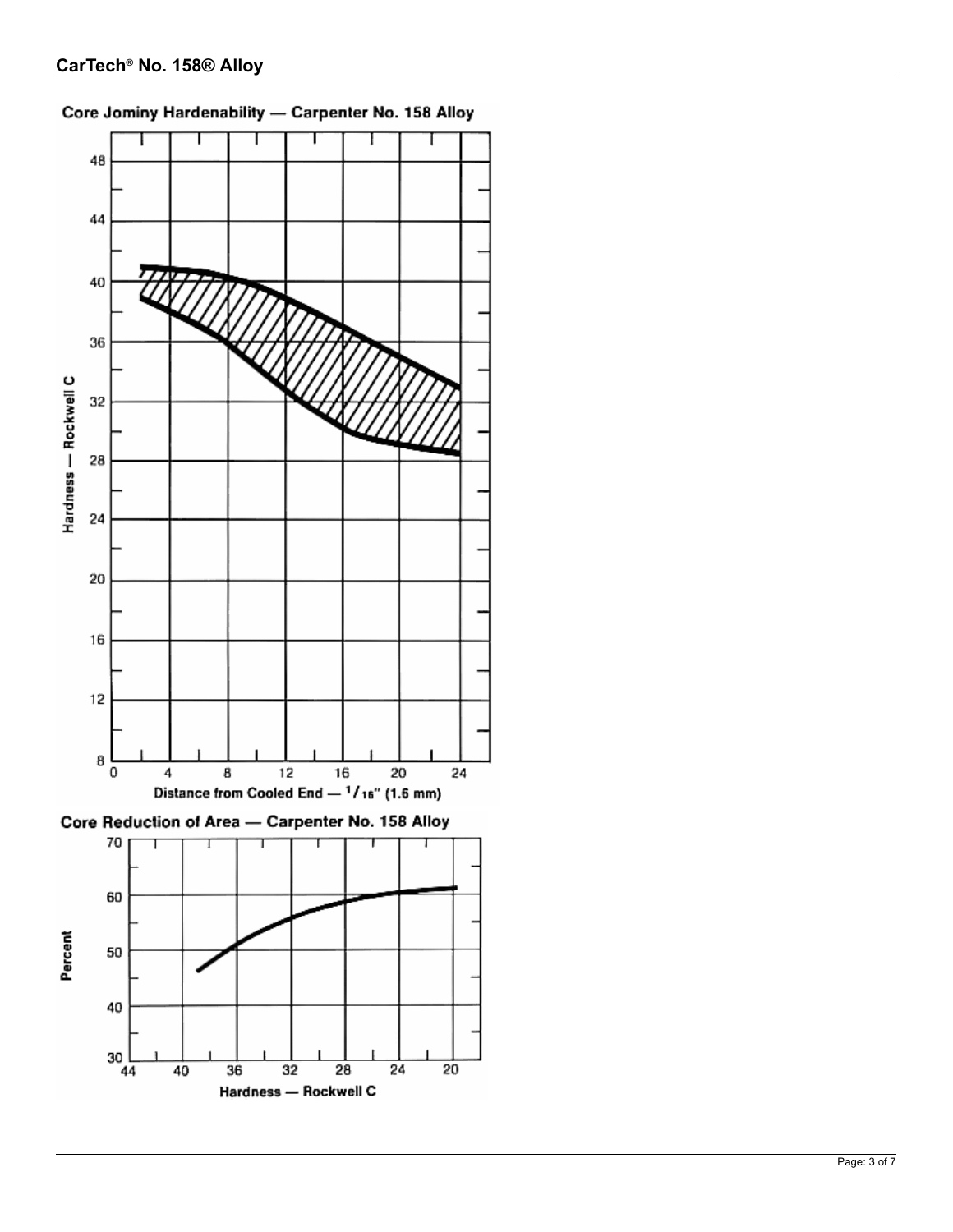



## Typical Case Hardened Mechanical Properties - Carpenter No. 158 Alloy

 $1''$  (25.4 mm) round x 6" (152.4 mm) long specimen.

Box: Pipe - 4" (101.6 mm) diameter x 8" (203.2 mm) long.

Time to reach carburizing temperature - 4 hours.

Soak at carburizing temperature - 8 hours.

Carburizing compound used - No. 200 Pearlite - half old and half new.

Heat Treatment - The letters A. B. and C refer to the three different carburizing treatments described in the heat treatment instructions.

Final Temper - In all instances - 1 hour at 300°F (149°C).

| Property                                                                                                                              | <b>Treatment</b><br>A                    | <b>Treatment</b><br>в                    | <b>Treatment</b><br>с                                 |
|---------------------------------------------------------------------------------------------------------------------------------------|------------------------------------------|------------------------------------------|-------------------------------------------------------|
| Case depth<br>(Observed on fracture)                                                                                                  | .078"<br>$(2.0 \text{ mm})$              | .078"<br>$(2.0 \text{ mm})$              | .0625"<br>$(1.6 \text{ mm})$                          |
| Case hardness<br>Rockwell C<br>Shore                                                                                                  | 62<br>85                                 | 61<br>83                                 | 61<br>80                                              |
| Core hardness<br>Rockwell C<br>Shore $\ldots \ldots \ldots \ldots \ldots \ldots \ldots \ldots \ldots$<br>Brinell                      | 37<br>42<br>352                          | 37<br>42<br>352                          | 38<br>44<br>363                                       |
| Physical Properties of Core<br>Tensile-ksi<br>MPa<br>Yield-ksi<br>MPa<br>Elongation in 2" (50.8 mm) $\ldots$<br>Reduction of Area - % | 165<br>1,138<br>135<br>931<br>17<br>56   | 165<br>1,138<br>135<br>931<br>16<br>53   | 170<br>1,172<br>140<br>965<br>14<br>48                |
| Grain refinement<br>Core<br>Relative toughness of Case and<br>Core combined*                                                          | Silky<br>Fibrous<br>26 ft-Ib<br>(35.3 J) | Silky<br>Fibrous<br>24 ft-lb<br>(32.5 J) | Slightly<br>Coarse<br>Fibrous<br>22 ft-Ib<br>(29.8 J) |

\*Unnotched specimens of 10 mm square, carburized, heat treated, and broken on Izod impact machine.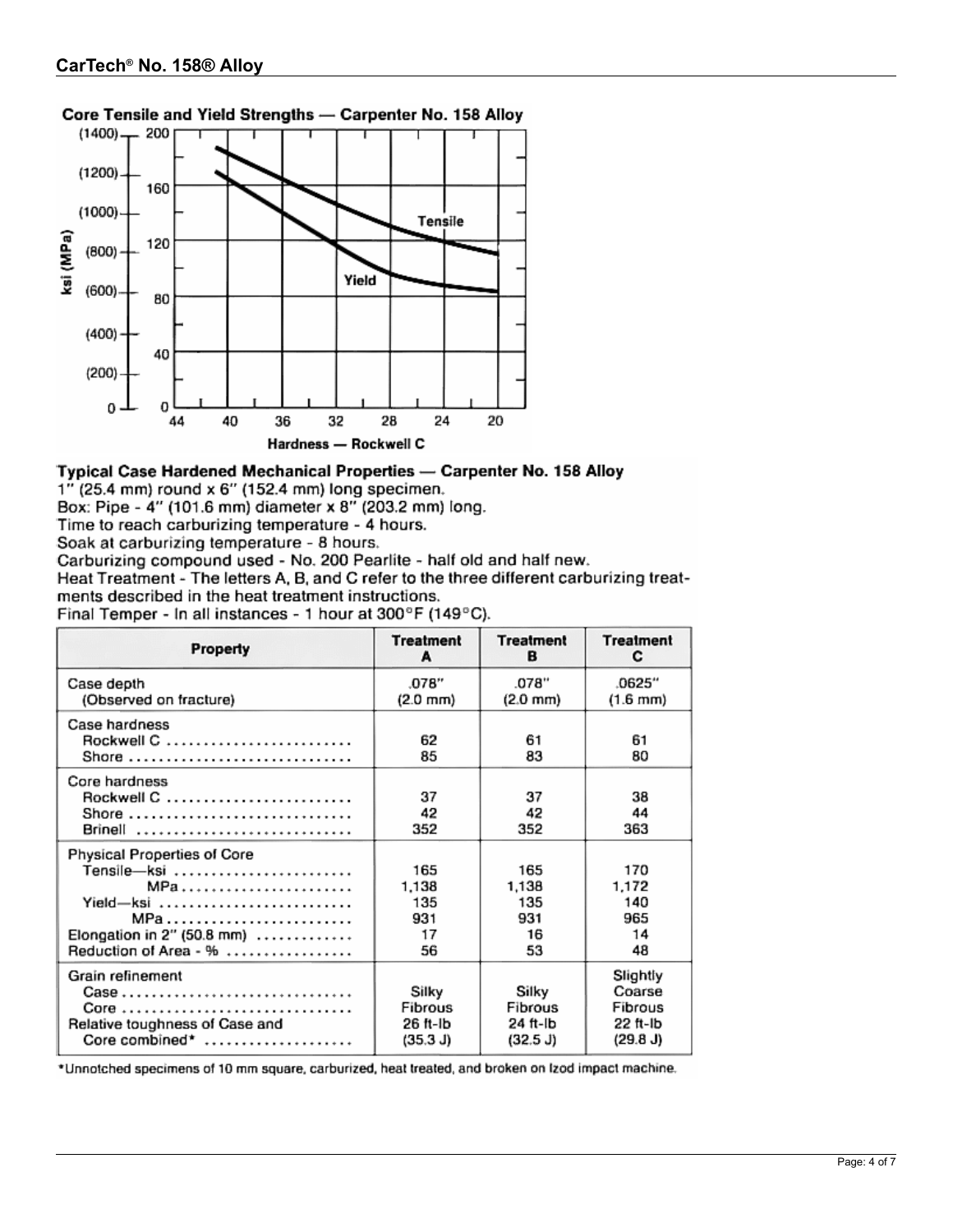# **Heat Treatment**

#### Treatment A -

Carburize at 1600/1650°F (871/899°C), pack cool or air cool. For hardening, heat the parts to 1500°F (816°C), quench in oil. Reheat parts to 1425°F (774°C), quench in oil. Temper at 200/300°F (93/149°C). This will produce parts showing the best combination of case properties and core strength; however, the multiple heat treatment will subject the parts to greater distortion and size change.

### Treatment B -

To secure less distortion in hardening, the following alternate treatment may be used. Carburize at 1550/1600°F (843/871°C), air cool or pack cool. Heat the parts at 1450°F (778°C), quench in oil. Temper at 200/300°F (93/149°C).

### Treatment C -

For highest core properties with some sacrifice of case properties, parts may be carburized at 1550/1600°F (843/ 871°C) and quenched directly in oil. This should be followed by tempering at 200/300°F (93/149°C).

#### **Decarburization**

Carpenter No. 158 alloy must first be carburized as described under the heat treatment section of this data sheet to produce a carbon-rich case prior to hardening.

Although Carpenter No. 158 alloy is no more subject to decarburization during heat treatment than any other oil hardening tool steel, decarburization can occur during the hardening operation.

It is suggested that pieces be treated from a controlled atmosphere furnace or from a neutral salt bath.

#### Normalizing

Heat to 1650/1750°F (899/954°C), cool in air.

#### Annealing

Heat to 1250/1280°F (677/693°C), then cool slowly. This will produce a maximum Brinell hardness of 229. To secure maximum softness, do not exceed 1280°F (693°C).

#### **Carburizing**

Cyanide Treatment -

On molds within sections or projections, carburizing may present a hazard and a short-time cyanide treatment may be found desirable. This operation is performed in a cyanide salt bath at approximately 1450°F (788°C).

The mold may be left in the cyanide bath for a sufficient time to produce the desired case, followed by oil quenching directly from the cyanide pot. This will provide a superficial case of sufficient depth for good wear resistance and a tough core to prevent breakage.

#### Pack and Gas Carburizing -

Carburize between 1500/1600°F (816/871°C) for long enough to secure the desired case depth. Eight hours at 1600°F (871°C) will produce a case depth of between 0.030 and 0.040" (0.76 and 1.02 mm).

Higher carburizing temperatures up to 1650°F (899°C) may be used if followed by a double hardening operation as described under Treatment A in the "Heat Treatment" section.

During carburizing, it is generally desirable to produce a surface carbon content between 0.80% and 1%. This accounts for the relatively low carburizing temperature. During gas carburizing, the carbon potential of the atmosphere should be maintained to produce the above-mentioned desired carbon levels.

#### Hardening

Harden from a temperature of 1425/1500°F (774/816°C) followed by oil quenching. Small sections may be fully hardened by air quenching.

It is often desirable to cold treat Carpenter No. 158 alloy after hardening. This is performed by lowering the temperature to under -100°F (-73°C) and holding for one hour, followed by allowing the steel to come back naturally to room temperature.

## Deformation (Size Change) in Hardening

While Carpenter No. 158 alloy is subject to distortion during heat treatment, as are all carburizing grades, its deep hardening characteristics render it the most stable of the lot. It will exhibit growth of approximately 0.001 of an inch per inch after carburizing, hardening, and tempering.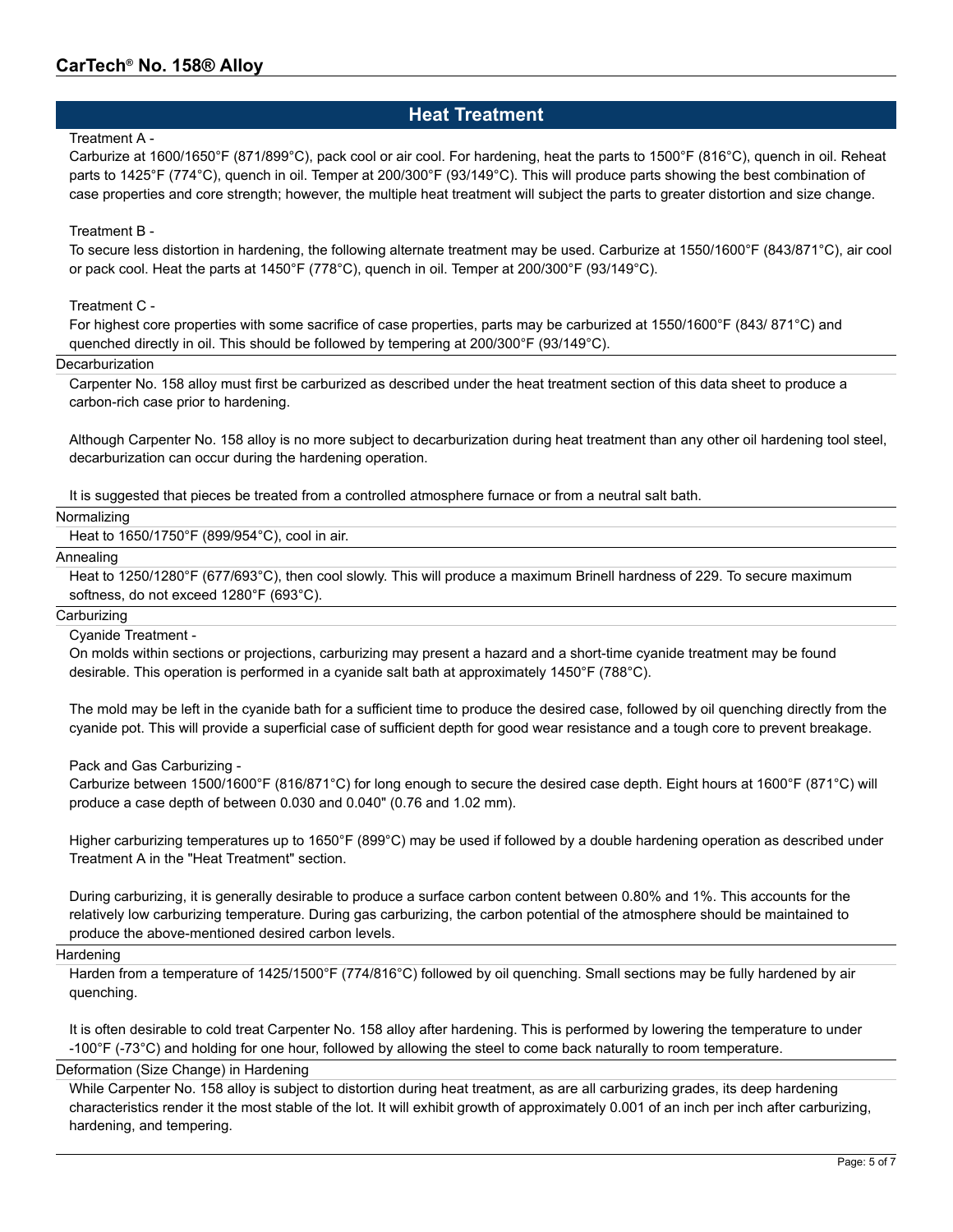#### Cold Treatment

It is often desirable to cold treat Carpenter No. 158 alloy after hardening. This is performed by lowering the temperature to under -100°F (-73°C) and hold for one hour, followed by allowing the steel to come back naturally to room temperature.

#### Stress Relieving

Stress relieving to remove machining stresses should be carried out by heating to 1100°F (593°C), holding for one hour at heat, followed by air cooling. This operation is performed to reduce distortion during heat treatment.

#### **Tempering**

Effect on Case Hardness -

Actual as-quenched case hardness will vary depending upon the actual heat treating cycle followed. The slope of the tempering curve, however, will remain constant. The hyperlink entitled "Effect of Tempering Temperature on Case Hardness" illustrates tempering effects on case hardness.

Effect on Core or Uncarburized Samples -

The effect of tempering on core or uncarburized samples is illustrated in the hyperlink chart titled "Effect of Tempering Temperature on Core or Uncarburized Samples."

Effect of Tempering Temperature on Case Hardness - Carpenter No. 158 Alloy Carburized at 1600°F (871°C) 8 hours at heat, air cooled, hardened at 1450°F (788°C), oil quenched, cold treated at -120°F (-84°C).

| <b>Tempering Temperature</b> |             | <b>Rockwell C</b> |
|------------------------------|-------------|-------------------|
| $\circ$ F                    | °C          | <b>Hardness</b>   |
|                              | As Quenched | 64/65             |
| 300                          | 149         | 63                |
| 350                          | 177         | 61/62             |
| 400                          | 204         | 61                |
| 450                          | 232         | 60                |
| 500                          | 260         | 59/60             |
| 550                          | 288         | 58/59             |

## Effect of Tempering Temperature on Core or Uncarburized Samples -Carpenter No. 158 Alloy

Core samples oil quenched from 1450/1600°F (788/871°C)

| <b>Tempering Temperature</b> |             | <b>Rockwell C</b> |
|------------------------------|-------------|-------------------|
| °F                           | °C          | <b>Hardness</b>   |
|                              | As Quenched | 39/41             |
| 400                          | 204         | 39/41             |
| 500                          | 260         | 39                |
| 600                          | 316         | 37                |
| 800                          | 427         | 35                |
| 900                          | 482         | 32                |
| 1000                         | 538         | 27                |
| 1100                         | 593         | 21                |
| 1200                         | 649         | 18                |

# **Workability**

#### Forging

Forge from a temperature not over 2100°F (1149°C). Small forging can be cooled in a dry place. Large forgings should be cooled slowly in a furnace.

#### **Machinability**

Hot finished annealed Carpenter No. 158 alloy can be machined at about 40% of AISI B1112 steel. Cold drawn bars will machine somewhat faster and cleaner and are better suited for use in automatics.

High-speed steel tools are used for most machining operations while carbide tools are used for high-speed turning, boring, and milling.